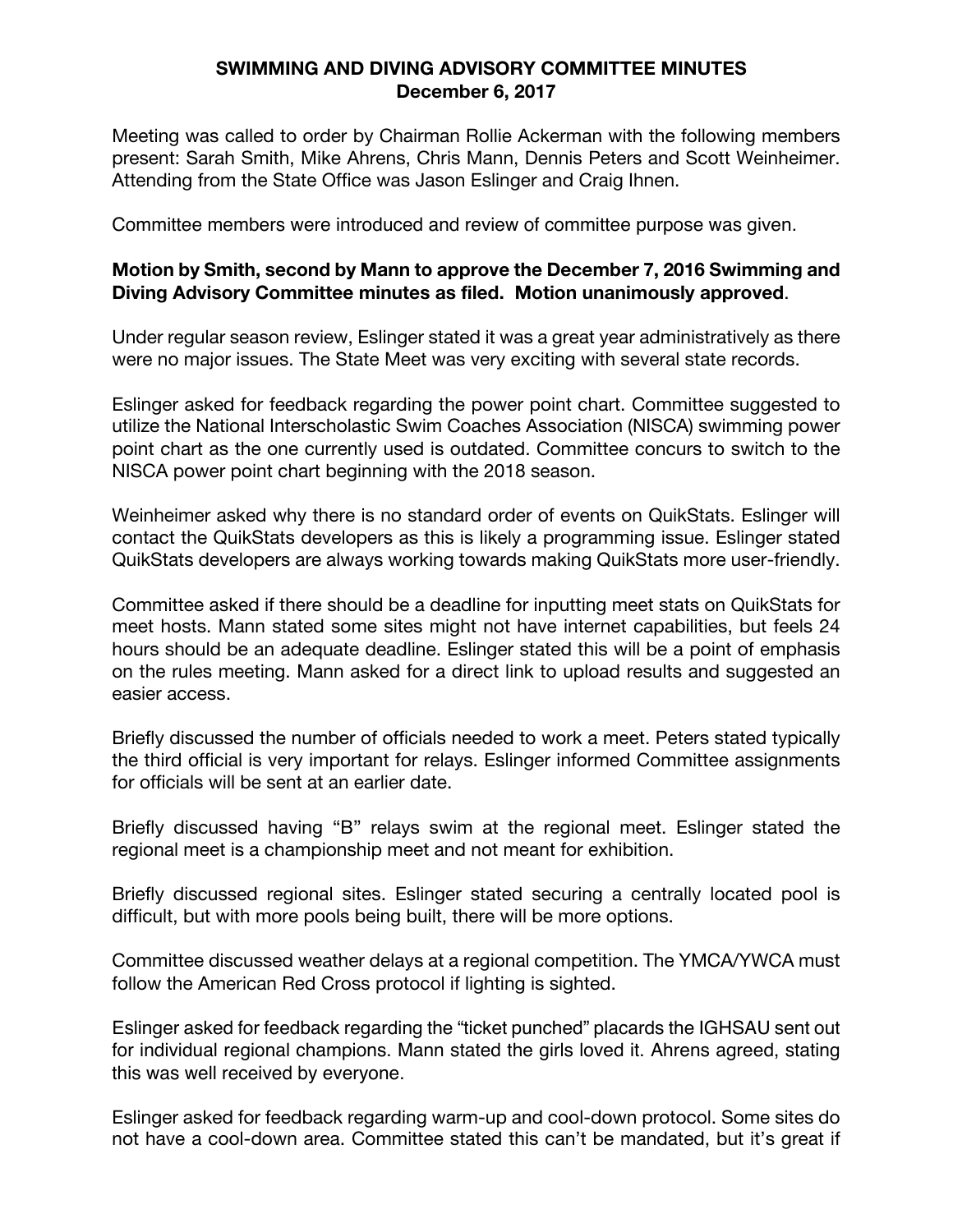the facility is open. It's important to keep the procedure the same. Ahrens stated adequate prep is important for some, but not for all as it's personal preference. Ahrens stated opening the pool for five minutes after each event for everybody would alleviate some problems. Peters stated this would not be a problem from an officiating standpoint, as long as it's open for everybody. Mann feels there might be some extra congestion behind the blocks, which could extend the meet a bit. **Motion by Ahrens, second by Smith to eliminate the one-minute cool-down between heats during regional competition. After the completion of each event there will be a five-minute warmup/cool-down for all swimmers. Motion passed unanimously.** Cool down facilities (if available) will be utilized only during the five-minute warm-up period. Regional awards will be presented after the five-minute cool-down.

Briefly discussed awards presented to divers during regional swimming competition. Weinheimer suggested to present diving awards on Friday night, but recognize the recipients on Saturday.

Under state meet review, Eslinger asked for feedback regarding the new online ticketing procedure. Mann stated people are used to purchasing tickets online so to have this available is practical. Ackerman stated once management and spectators get used to the logistics, the transitioning inside will be smoother.

Briefly discussed legality of more than one logo on a suit. Peters stated coaches need to make sure girls are properly attired. It's important for coaches to communicate with parents on making sure they understand rules regarding legal suits.

Warm-up procedures at the State Meet were discussed. Peters suggested the following warm-up procedures at the state meet: Set up where assigned lanes (circle swimming gets cut off too early). Do lanes 4-8 as circle swim and open up sprint lanes as needed and relay exchange as needed. Sometimes these lanes stay empty and can be opened up as needed. Eslinger stated that this can be conveyed to regional hosts and officials.

Committee discussed moving the State Meet to a prelim-final format. The Iowa Swim Coaches survey showed more than 75% of the responding coaches are in favor of changing to this format. With a prelim-final, the number of state qualifiers in each relay and individual event would increase from 24-32. State diving qualifiers will increase from 30 to 32 qualifiers. Changing to a prelim-final will help smaller schools with the increased participation. Committee concur this format will make the sport better as girls will strive throughout the season for a qualifying time which will make the season more relevant. Mann stated with a prelim-final format, swimming in regionals will take the pressure off some, but is a last chance for many. Concern was expressed that this would take away from the regional competition, but committee believe girls will still work towards winning an event, and swimmers will be working for a better seed. Committee agrees strategies will change as many swimmers compete in this format during the off-season. Mann feels this will make it more exciting with closer races. **Weinheimer motion to move to a prelim-final format, Peters second and unanimously approved.**

State Meet format for a prelim-final was discussed. Weinheimer produced information relating to a prelim-final format with time standards. With the prelim-final format, all girls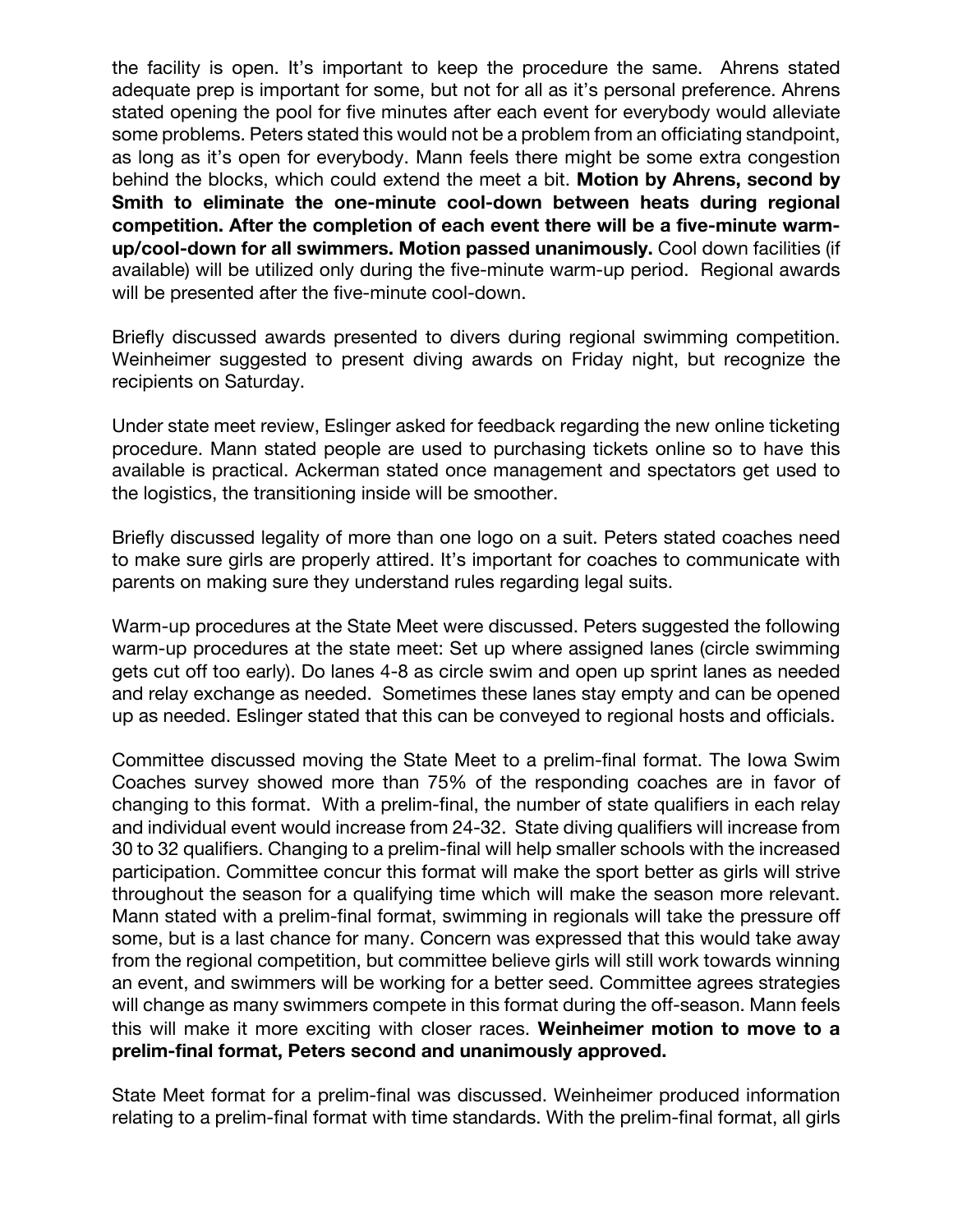must be entered in event before regionals, and must finish legally. The Committee made the following suggestions:

- 1. All qualifying standards must be achieved in yard pools.
- 2. Qualifying standards in the individual events will be based on the average times of 16<sup>th</sup> place finishes from the last five state meets. Based on meet times from the last five years, 35 percent of the swimmers will likely meet this standard during the regular season with 65 percent still qualifying at the regional meet.
- 3. The qualifying procedure will remain the same for divers. Regional champions plus the next highest 26 performers will qualify for the State Diving Meet.
- 4. All standards must be achieved in pools that utilize a fully automatic timing system.
- 5. All participants must swim and finish legally at the regional meet. If you a disqualified in the regional meet but met the qualifying standard during the state meet, you will not be able to compete at the State Meet.
- 6. State qualifying Relays will not have a qualifying standard. Regional champions plus the next fastest 26 relays at the six regional meets will qualify for the State Meet. There will be no state meet preliminary heats. The State Meet relay events will be timed finals on Saturday night.
- 7. Current method of team scoring remains the same for both the regional and state meet.
- 8. The state meet will have four preliminary heats in the individual events. The top 16 finishers advance to the Saturday evening finals. The top eight finishers will swim in the championship heat. Time 9 through 16 will compete in the consolation heat. If a consolation heat swimmer finishes with a time faster than those in the championship heat, the best an individual can finish is ninth place.

It is suggested that there be three sessions for the state meet. Friday prelims; Saturday morning diving and Saturday evening finals.

Meet schedule shall be as follows:

Parade of Teams

Swim prelims on Friday evening (warm-up at 3:30, competition at 5:30) Diving competition on Saturday morning (warm-up at 7:00, competition at 9:00) Swim finals on Saturday evening (1:30 warm-ups, finals at 4:00)

The gym will no longer be utilized for spectators on Saturday mornings. Teams will headquarter in the gymnasium during the state meet.

Committee suggested an athlete briefing in the gymnasium after the coaches meeting.

Eslinger informed Committee the IGHSAU has signed a contract with the Marshalltown YMCA/YWCA to utilize the site through 2022. Eslinger cited spectator seating, ample parking and YMCA/YWCA staff are outstanding at Marshalltown.

The committee extended its appreciation to Smith for her years of service to the Swimming and Diving Advisory Committee.